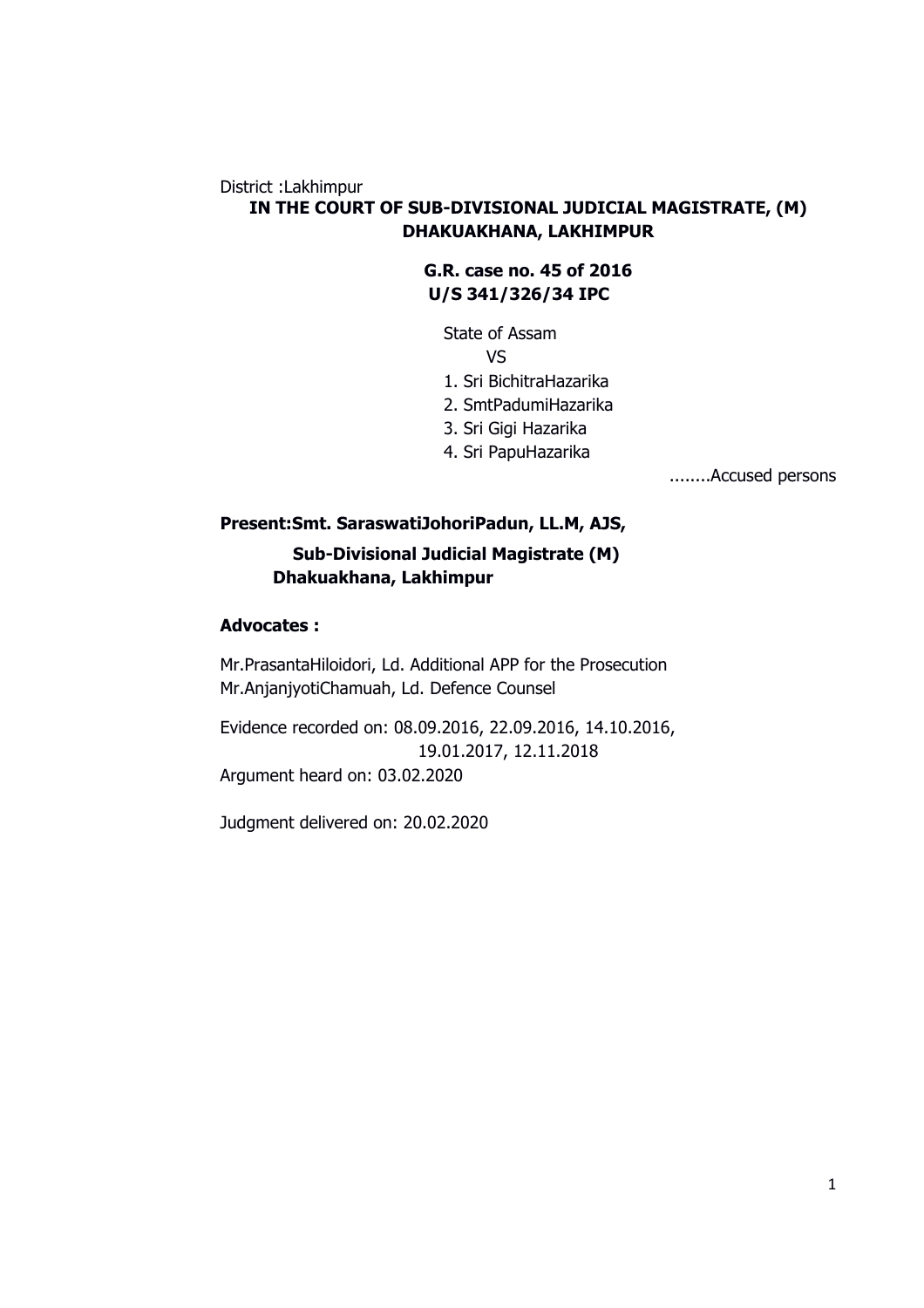### **JUDGMENT**

- 1. The prosecution case arose from an ejahar lodged by one Sri NirmalHazarika alleging that his son Sri BhabeshHazarika is a daily wage labour and on 23.02.2016 at about 6:00 PM while he was returning home from work the accused persons restrained him in the lane in front of their house and attacked him with a sharp weapon and bamboo. As a result he sustained grievous injury on his person. Hence this case. lane
- 2. In connection with the aforesaid incident, the informant lodged an ejahar at Dhakuakhana P.S. On receipt of the FIR, the police registered Dhakuakhana P.S case 32/2016 U/S 341/325/326/34 IPC and conducted investigation into the matter. On completion of investigation, the police laid charge sheet against the accused persons u/s 341/326/34 IPC.
- 3. In due course the accused persons entered their appearance in response to the process issued. Copies of relevant documents were furnished to the accused in accordance with Sec. 207 CrPC. Formal charge of offence u/s 341/326/34 IPC was framed against the accused persons. The accused persons pleaded not guilty on charge being read over to them and claimed to be tried.
- 4. The prosecution side examined as many as ten witnesses including the victim, the I.O. and the M.O. The statement of accused persons U/S 313(1)(b) Cr.P.Cwaa recorded. Their plea is of total denial. But as they refused to adduce evidence in defence the defence evidence was closed.

# **Points for determinations :**

- 5. The following point is required to be determined in this case:
	- I. Whether the accused persons Sri BichitraHazarika, SmtPadumiHazarika, Sri Gigi Hazarika and Sri PapuHazarikaon 23.02.2016 at about 6:00 PM in the lane in front of the gate of their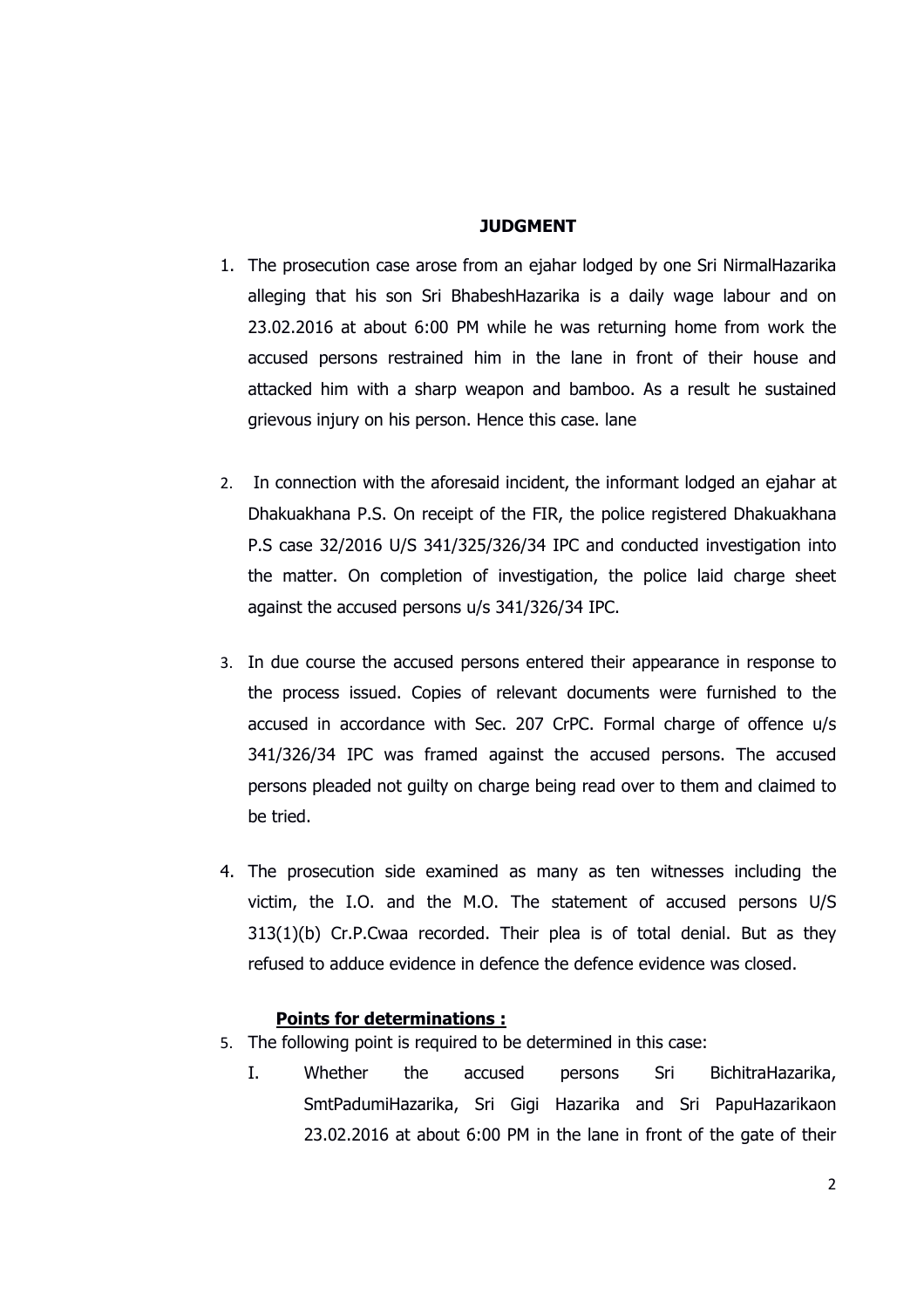punishable U/S 341/34 IPC ? house in furtherance of common intention wrongfully restrained the alleged victim Sri BhabeshHazarikaand thereby committed an offence

II. Whether the accused persons above named on the same date, time and place in furtherance of their common intention voluntarily caused grievous hurt to Sri BhabeshHazarika by means of sharp weapon and and thereby committed an offence punishable U/S 326/34 IPC ?

### **Discussion, Decisions and reason thereof**:

- 6. I have gone through the evidence on record and heard the arguments of learned counsels on both sides and I shall now discuss and decide the points formulated.
- 7. PW1 Sri NirmalHazarika in his evidence stated that Sri BhabeshHazarika is his son. He stated that the incident took place about 6 month ago at about 6:00 PM inthe lane in front of the house of the accused persons while his son was returning from work. He was at his shop at that time. At that time the accused SmtPadumi asked for payment of Rs.50/ from his sonBhabeshHazarikaagainst the purchase of chicken meat by him. He told her that he will not be able to pay the amount on that day. At which accused Padumi directed papu and Gigi to hit his son. He stated that Gigi assaulted his son with a 'Mit da' and Papu assaulted him with an iron rod. He stated that he had seen the incident. He was under the impression that accused were just kidding with his son. He stated that he took his injured son to his house. On the day of the incident he informed the V.D.P. and took his son to the police who got him medically examined at Dhakuakhana medical which referred his son to Dhemaji Hospital. The Doctor at Dhemaji hospital referredhim to Dibrugarh hospital. Thereafter he took him to Dibrugarh by 108 ambulance. He exhibited his ejahar as Ext-1 and identified his signature as Ext-1(1).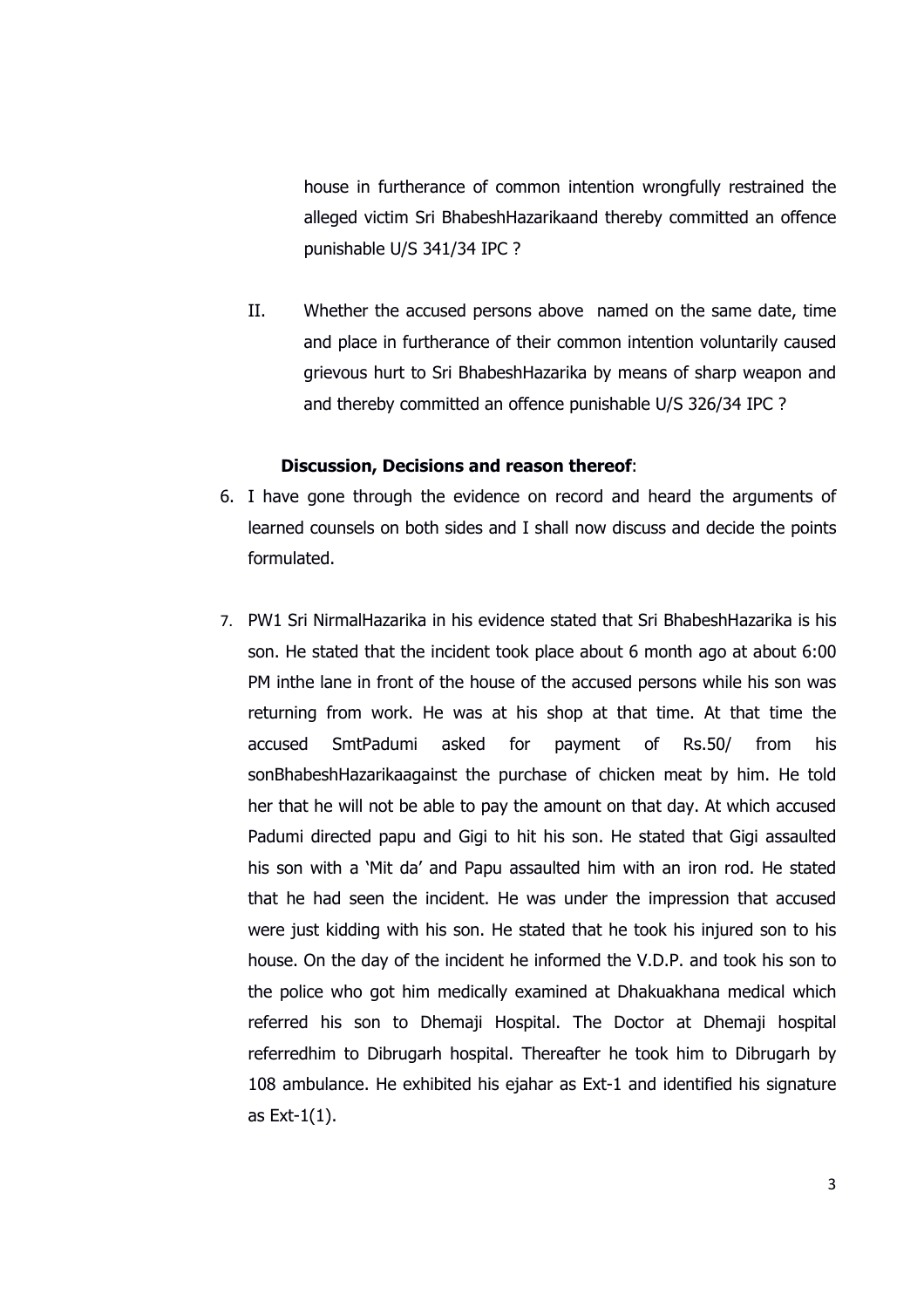During his cross-examination PW-1 stated that the police recorded his statement after 21 to 22 days of the incident at his house. He stated that there is no electricity connection at their village. He does not know what the police had seized from the place of occurrence. He denied to the suggestion that he did not tell the police that accused has asked for Rs.50/- and about purchasing of hen by his son. He denied to the suggestion that son of the accused SmtBichitraHazarika does not do business of sale and purchase of hen/chicken. He denied to the suggestion that BichitraHazarika and PapuHazarika were not present at the place of occurrence on that day. He stated that accused was to get Rs.50/- from his son for selling chicken. He denied to the suggestion that his son in an inebriated condition verbally abused the accused Padumi. He stated that there was only a scuffle between Gigi Hazarika and his son. He denied suggestion that his son sustained injury by falling.

8. PW-2 Sri BhabeshHazarika in his evidence in chief stated that informant is his father. He stated that incident took place about 6 month ago from the date of recording of evidence about 6:00 PM in the evening. He stated that 3 to 4 days before the incident he had purchased a chicken meat from SmtPadumiHazarika with a condition that he will pay the price later on. On the day of incident while he was returning home from his daily work the accused SmtPadumiHazarika asked for the payment of the said money. In reply he told her that he will not be able to pay the money at that moment and he may be able to pay on the next day. At that time the accused Padumi directed the accused Papu and Gigi to assault him. PW-2 further stated that Gigi assaulted him with a "mit da" on his left shoulder and Papu assaulted him with an iron rod on left side of his head. As a result he became unconscious. He regained his senses at Dibrugarh medical.

During his cross-examination PW-2 stated that the police recorded his statement after returning from Dibrugargh medical at his house. He denied to the suggestion that he did not tell the police that accused Padumi had given him chicken meat. He denied to the suggestion that accused Sri Gigi Hazarika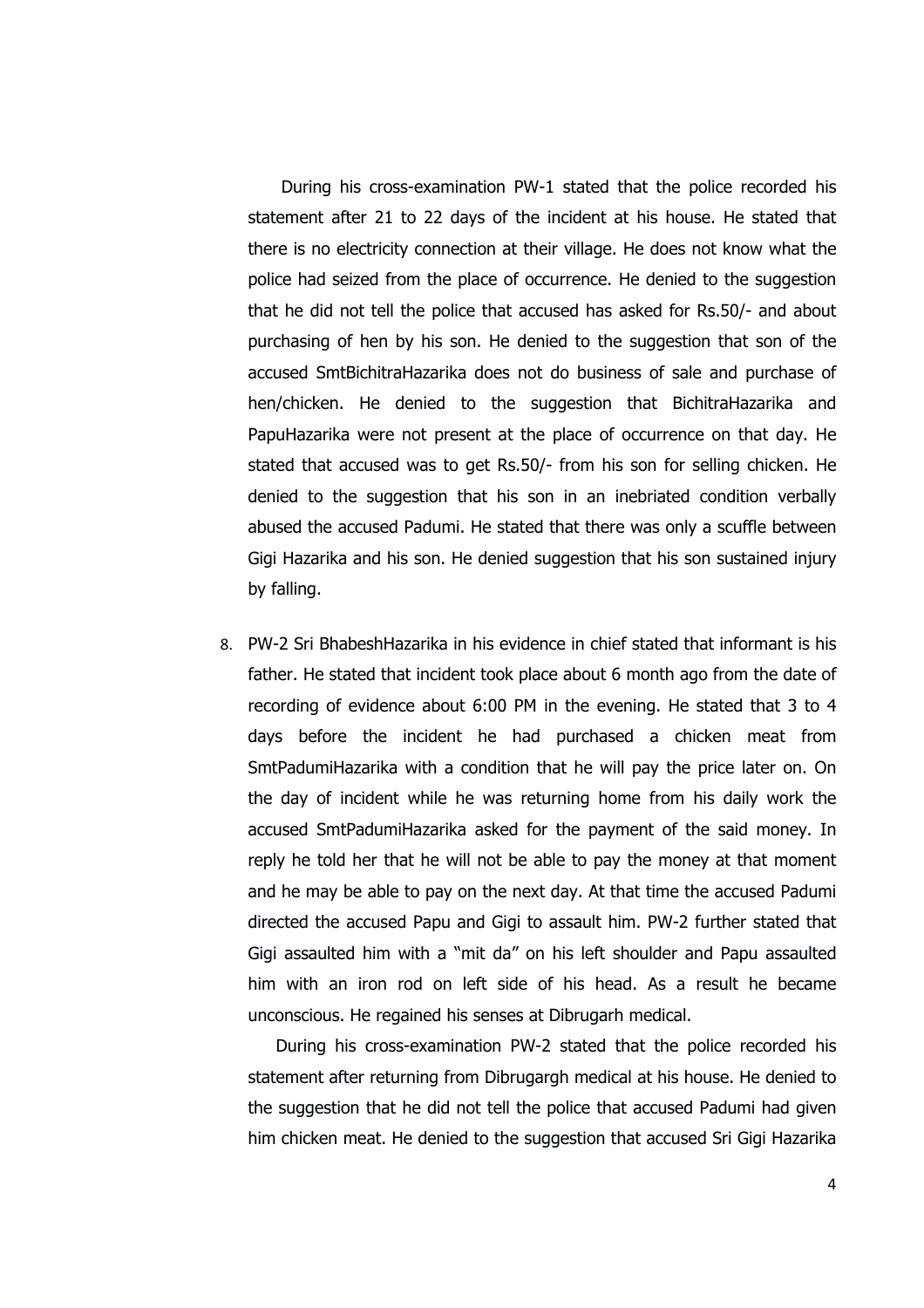and SmtBichitraHazarika were not present at the place of occurrence on that day. He denied to the suggestion he had verbally abused accused SmtPadumiHazarika inebriated condition. He denied to the suggestion that he misbehaved with SmtPadumiHazarika. He denied to the suggestion that they have filed false case about the accused persons.

9. PW-3 SmtDuluHazarika in her evidence in chief stated that informant is her father-in-law and victim injured is her brother-in-law. PW-3 stated that he cannot say about the date of the incident but she stated that about 3 months ago at about 6:00 PM she heard her brother-in-law shout "MaaMorilu". When she came out she saw accused Sri Gigi Hazarika was holding one with meat da in his hand and Sri PapuHazarika was holding iron rod in his hand. The injured was lying on the ground. The accused Bichitra and Padumi were standing nearby. She told her father-in-law that injured had died. He further stated that her father-in-law, Titho and Sanatan took the injured home and thereafter took him to the medical.

During her cross-examination PW-3 stated that police interrogated her the next day after the incident. He denied to the suggestion that BichitraHazarika and Gigi Hazarika were not present at the place of occurrence on that day. He denied to the suggestion that she did not tell the police that she saw mit da in the hands of Gigi. She denied to the suggestion that the injured was in a drunken state at the time of occurrence. She denied to the suggestion that she deposed falsely in favour of the informant.

10. PW-4 Sri TithowBharali in his evidence in chief stated that he knows both the accused persons and the informant. He stated that incident took place at about 6:30 PM about 6 month ago. He was at the shop of informant at the time of occurrence. He stated that injured is his collegeau. He stated that whileBhabeshwas returning home from work the accused persons assaulted him. He stated that Gigi and Papu assaulted the injured. He stated that he had seen the incident from a distance. He went to the place of occurrence after hearing hue and cry and saw that injured was lying in the house of the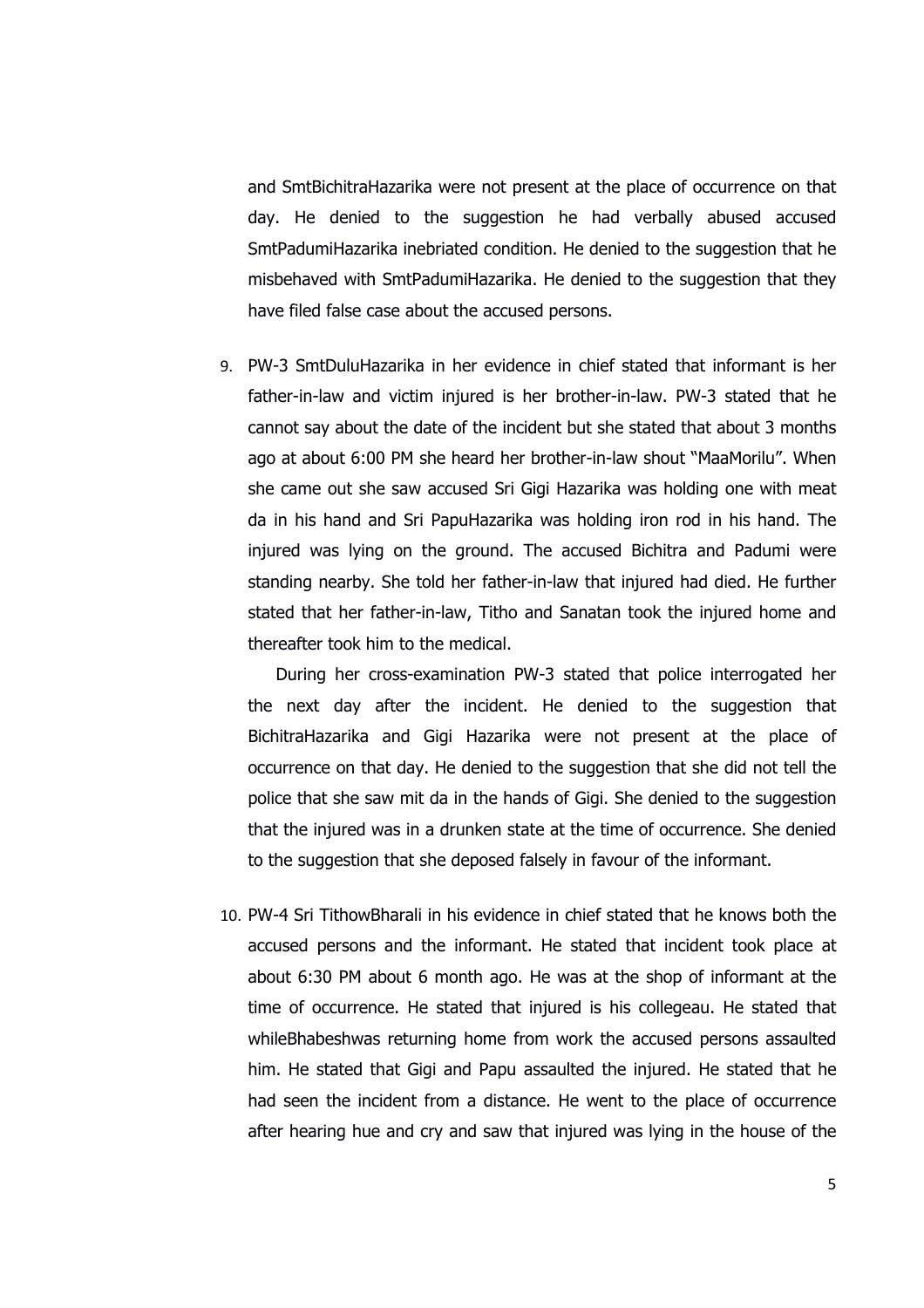accused Sri BichitraHazarika. Thereafter he along with Gopal, Nitul and Punadhar took the injured to the hospital.

During his cross-examination PW-4 stated that informant Nirmal was with him on the day of occurrence. He denied to the suggestion that Bichitra and Papu were not present at the place of occurrence on that day. He denied to the suggestion that he did not go to the place of occurrence on that day. PW-4 stated that he very blurrily saw the incident. He denied to the suggestion that he reached the place of occurrence after the incident. He stated that it takes about half an hour to reach the place of occurrence by magic vehicle. After one hour of the incident they took the injured to the medical. He denied to the suggestion that accused Gigi did not assaultBhabesh.

11. PW-5 Sri DitulHazarika in his evidence in chief stated that he knows both the accused persons and the informant is his father and injured is his younger brother. PW-5 stated that he went to the place of occurrence after hearing a hue and cry. The injured told him that Gigi had cut him. He stated that they first went to the police station and thereafter to the medical. PW-5 stated at present the injured victim cannot do any work due to his injury on the left shoulder.

During his cross-examination PW-5 stated that it took them about one and a half hour to take the injured to the hospital. He stated that police recorded his statement after three days of the incident. He denied to the suggestion that SmtBichitrahazarika was not present at the place of occurrence. He denied to the suggestion that injured had verbally abused the accused SmtPadumiHazarika.

12. PW-6 Sri GopalHararika in his evidence in chief stated that he was at the shop of the informant at the time of the incident. PW-6 stated that he went to the place of occurrence after hearing hue and cry. The injured told him that Gigi had cut him. He stated that they first went to the police station and thereafter to the medical. PW-5 stated at present the injured victim cannot do any work due to his injury on the left shoulder. Due to which he became handicap. He stated that he did not see the incident himself.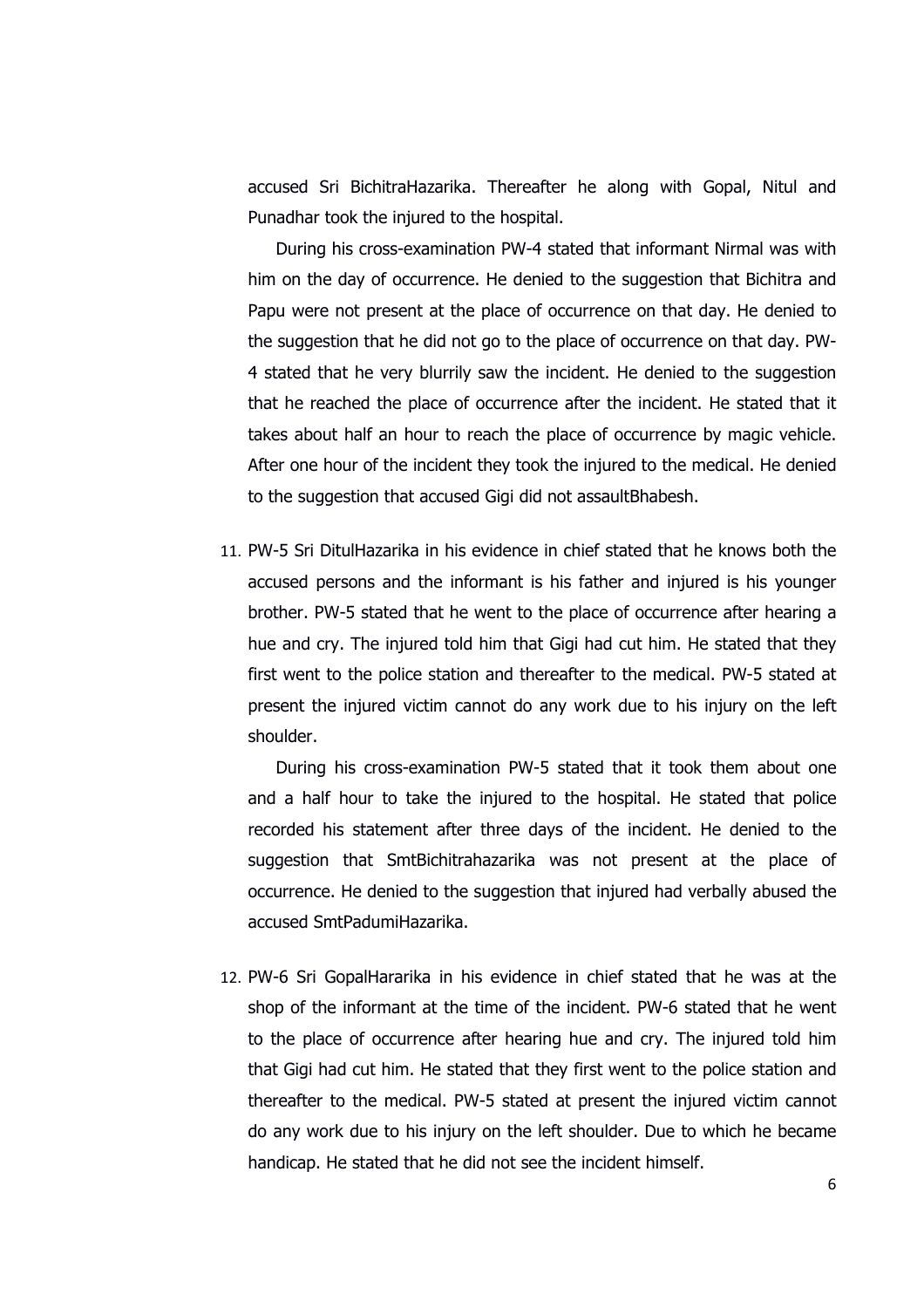During his cross-examination he stated that the police did not record his statement.

13. PW-7 Sri SanatanBharali in his evidence in chief stated that he knows the accused persons, informant and the injured. He stated that the incident took place six months ago from the date of evidence at about 6:00 PM in the evening in the lane infront of the house of Bhabesh. At that time he was at the shop of the informant. Bhabesh and accused persons are neighbours and their house are adjacent to each other. He saw blood on the injured and he was lying on the ground. The injured told him that accused Gigi had assaulted him with a dao on his left shoulder. Thereafter, they took him to the medical. First they took the injured to the Dhemajiand thereafter to the Dibrugarh medical. He accompanied them to the Dhemaji medical. At the present that the injured is not in a position to work.

During his cross-examination he stated that he has not seen the occurrence but has come to know about it from the injured. Police took his statement after 3 days of the incident.

14. PW-8 is the M.O. Sri IshankarSaikiawho in his evidence in chief stated that on 25.02.2016 he was in Assam Medical College as Registrar of Surgery. He stated that on that day one Sri BhabeshHazarika was admitted in their hospital at (ML) OPD no.0359/2016. On examination he found that there was an allege history of physical assault on 23.02.2016 at around 6:00 PM at Nakapahua. He stated that there was no history of lossof consciousness vomiting and ENT bleeding. On his examination his pulse was 80 p/m, BP was 130/70 M/hg.On his examination of the chest, cardio vascular system, central nervous system and the abdomen, the findings were within normal limits. He further stated that there was pre stitch wound over left shoulder measuring 5 Cm insize. He stated that on ultra-sonography of the abdomen there was pleural collection (hematomas) C.T. scan of brain was within normal limit. The injury was of grievous in nature and caused by penetrating type of weapon. The victim was discharged on 15.03.2016.He exhibited the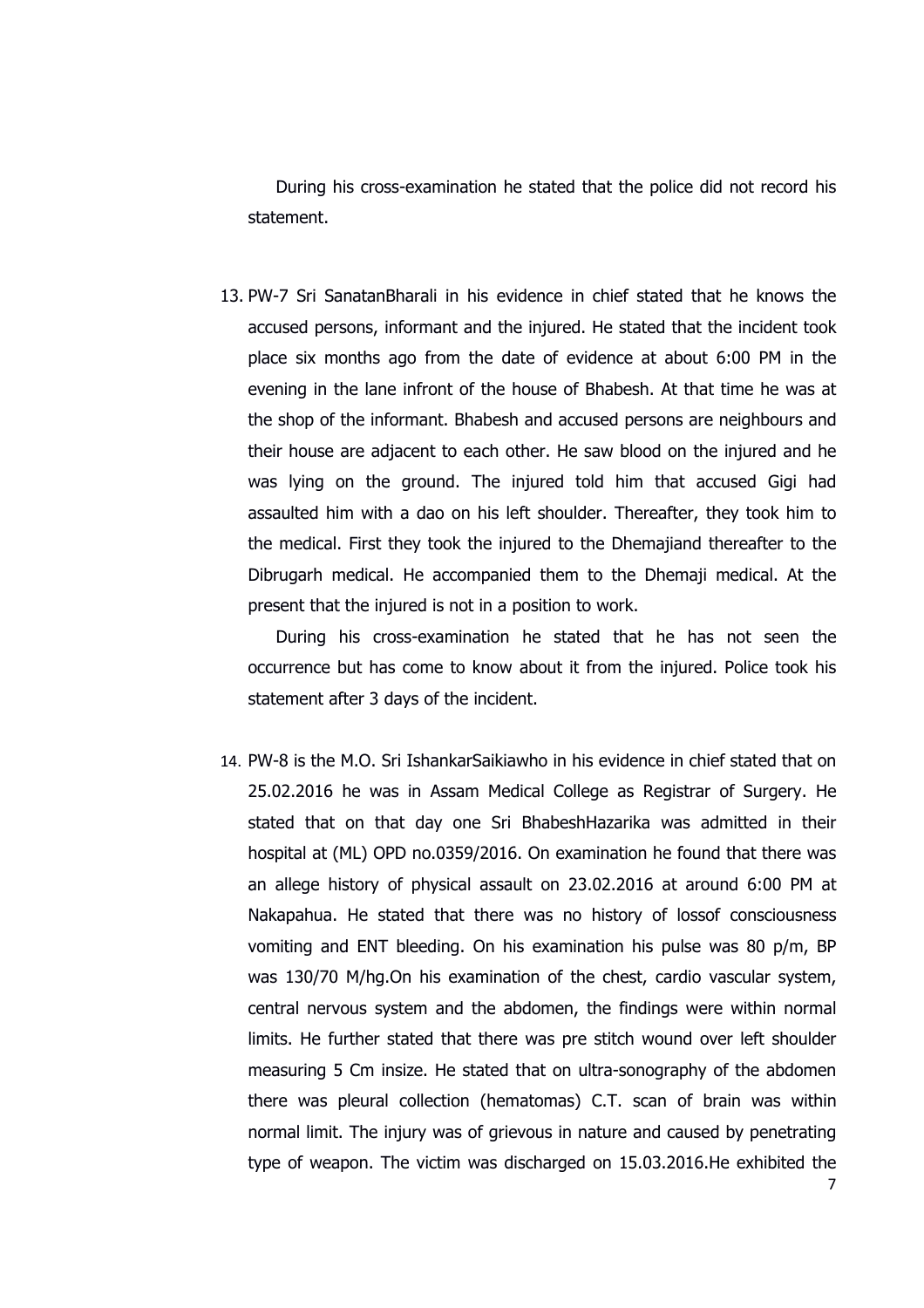medical report of BhabeshHazarika as Ext-2 and identified his signature on the report as Ext-2(1).

During his cross-examination PW-8 stated that as per medical report there was no permanent disfiguration of the victim/patient. He stated that there was no bone cut injury or fracture. He denied to the suggestion that the patient was not admitted in the hospital for continuous period of 20 days. He further stated that there was no phythalogy and medico legal request in the in the medical report. He denied to the suggestion is that he could not find the injury and stitch on the body.

- 15. PW9 another M.O. Dr.Monudoley in his evidence-in-chief stated that on 23.02.2016 on examination of Sri Bhabesh Das he found incise wound on his person and it was grievous in nature caused by sharp cutting weapon. He stated that injured was brought by Home Guard Biren. He exhibited the medical report of the injured prepared by him as Ext.3 and identified his signature on the report as Ext.3(1).
- 16. PW-10 ASI Umesh Borah in his evidence-in-chief stated that initially the case was investigated by ASI SaratKakati who had died. He stated that he knows his signature and handwriting as he was his colleague. After the death of earlier I.O. the then O/C of the dhakuakhana P.S. handed over the case diary to PW-10 who completed the investigation and submitted chargesheet against the accused persons u/s 341/326/34 IPC. He exhibited Sketch map of the place of occurrence as Ext.4 and identified the signature of deceased I.O. as Ext.4(1). He exhibited the charge sheet as Ext.5 and identified his signature as Ext.5(1).

During his cross-examination PW-10 stated that no weapon was seized in this case. He stated that the incident occurred on the road. That the statement of NirmalHazarika and BhabeshHazarika were recorded at the police station. The statement of Dulu Das was recorded at the place of occurrence. He stated that PW1 and PW2 did not state before him about the purchase of chicken by PW2 from PadumiHazarika.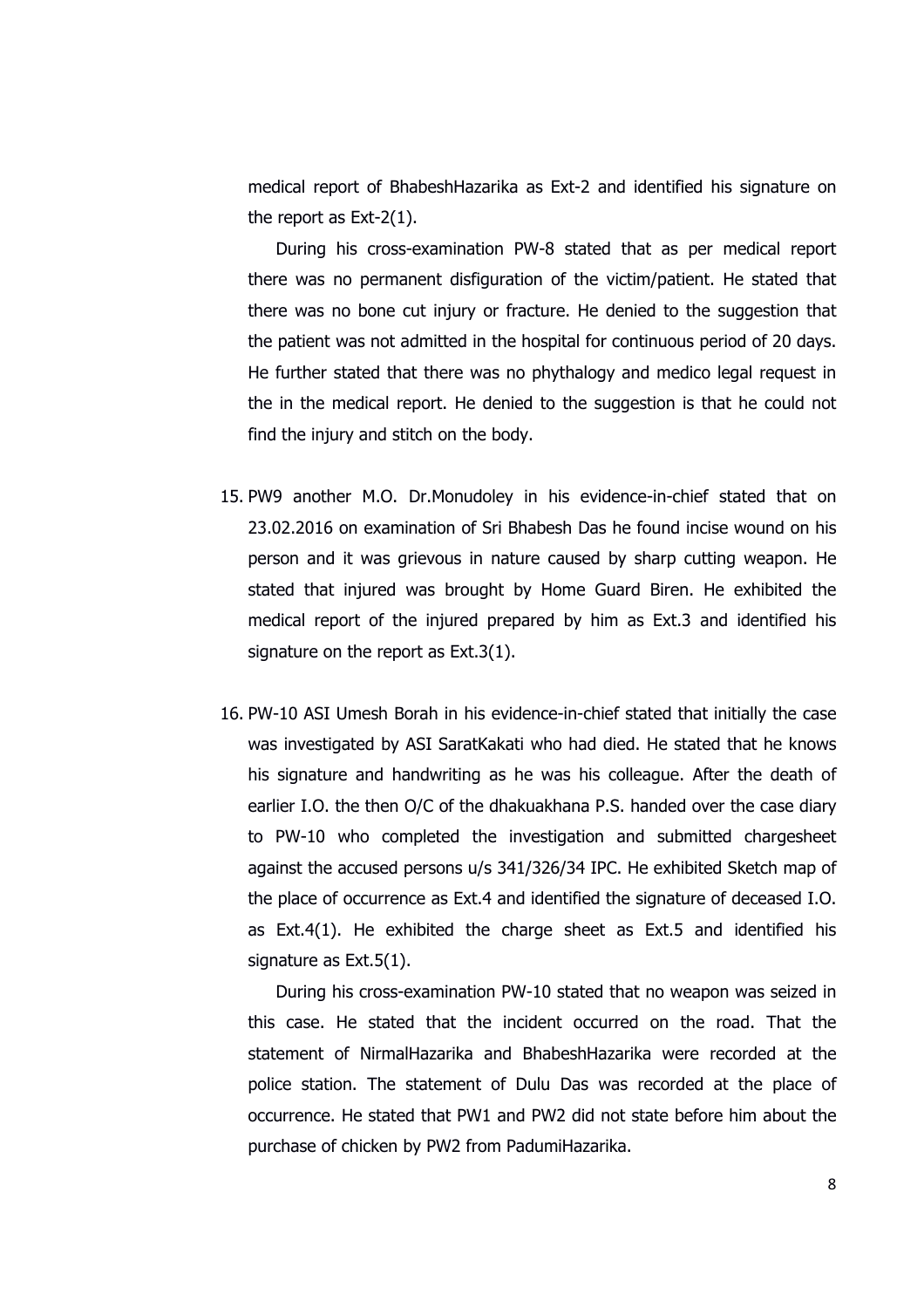17. Let us now discuss the evidence described above to conclude this case. The main person in this case is the injured himself. In this case the injured victim Sri BhabeshHazarikahas been examined as PW2. The ejahar was filed by his father Sri NirmalHazarika. PW-2 in his evidence stated that Gigi assaulted him with a "mit da" on his left shoulder and Papu assaulted him with an iron rod on left side of his head. PW1 reiterated the evidence of the PW2. PW3 stated that after hearing the PW2 shout "MaaMorilu" when she came out she saw accused Sri Gigi Hazarika was holding one with meat da in his hand and Sri PapuHazarika was holding iron rod in his hand. The injured was lying on the ground. PW5 and PW6 stated that PW2 told them that Gigi had cut him. PW7 stated that Bhabesh told him that Gigi had cut him on his left shoulder. The defence side could not shake the evidence of the PW1 to PW9 by way of cross-examination. The accused persons also did not adduce any evidence in defence. The accused persons could not explain as to how the PW2 sustained cut injury on his left arm with a sharp weapon. The first medical report dated 23.02.2016 is exhibited as Ext.3 by the PW9. The PW9 has reiterated the Ext.3. The defence counsel did not put much question to him. From perusal of the Ext.3 it reveals that the PW2 was examined by the PW9 on 23.02.2016 and found incise wound of the size 3cmx3cm on the left upper arm. The Ext.3 also revealed that the injured Sri BhabeshHazarika was administered five stitches on left upper arm. The evidence of injured and the doctor who examined him could not tainted and impeach by the defence side. However, the weapon of assault was not seized by the then I.O. But that is not sufficient to discredit the evidence of the injured, the eye witnesses and the doctor. Regarding the seizure of weapon of offence it is settled position of law that non recovery of weapon will not be fatal to the case of the prosecution if the evidence of the injured and other ocular witnesses inspires confidence as to their credibility and reliability. In the instant case after considering the entire evidence on record it is clear as crystal that accused Sri Gigi Hazarika assaulted the injured Sri BhabeshHazarika with a sharp weapon after wrongfully restraining him. The guilt of remaining accused persons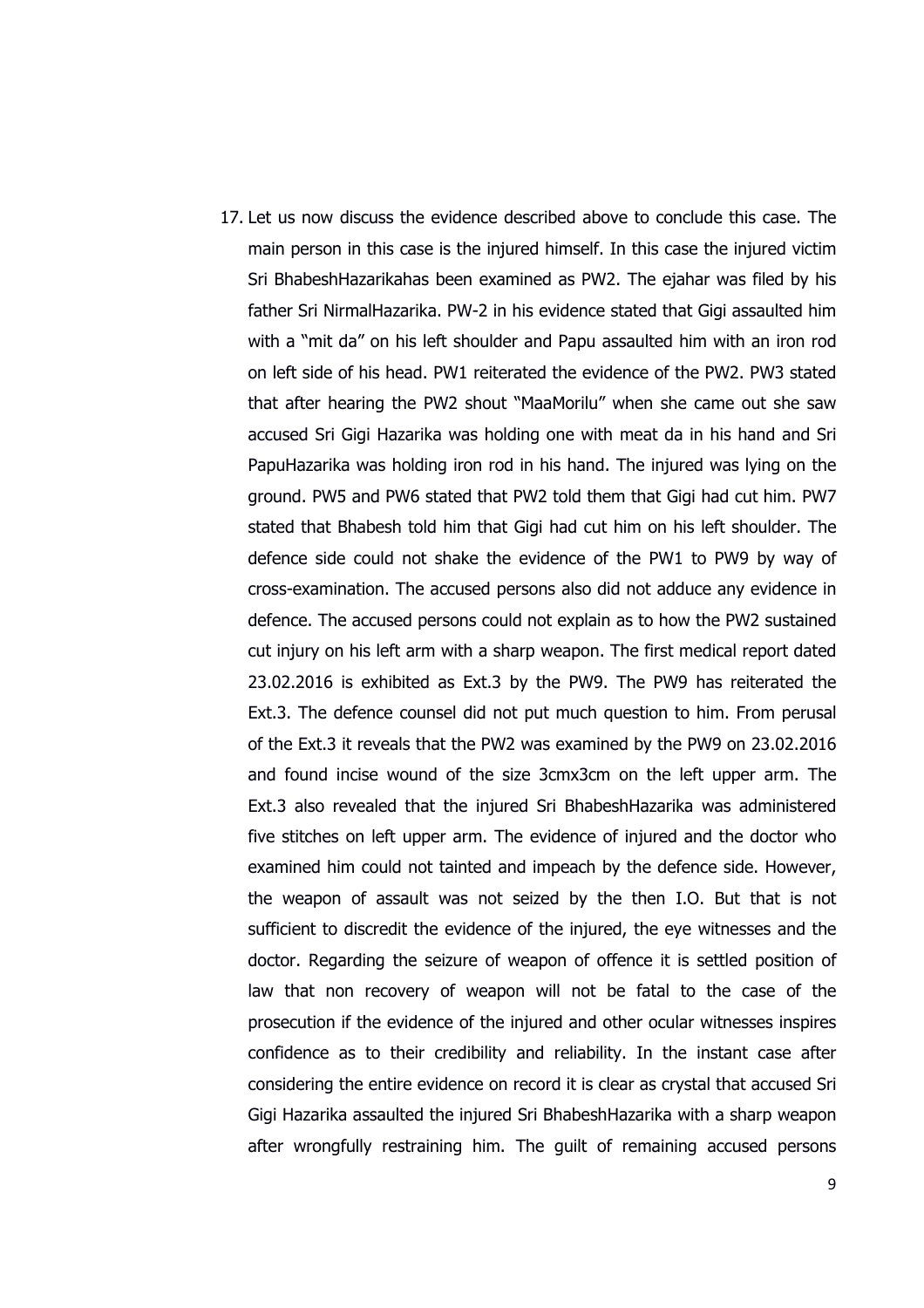under charged sections could not be established by the prosecution beyond all reasonable doubt. Although the injured PW2 stated that accused Papu assaulted him with an iron rod on his head. The medical report i.e., Ext.3 does not reveal any injury on his head further the Ext.2 also shows that the CT scan report was normal. Thus, the prosecution could not prove that Papu or remaining accused persons assaulted Bhabesh with iron rod.

Thus, on the basis of above discussion I hold that the prosecution has failed to prove offence charged Section 341/326/34 IPC against the accused Sri BichitraHazarika, Sri PapuHazarika and Smt. PadumiHazarika. As such they are acquitted of the offence charged and set at liberty forthwith. But the accused Sri Gigi Hazarikais held guilty of committing offence under Section 341/324 IPC. Although charge against all the accused were framed for offence under Section 326 IPC. But the injury as proved by the prosecution against the accused Sri Gigi Hazarikadoes not fall under the definition of grievous hurt provided under Section 320 IPC as the injury report only reflect incise wound. Although the Doctor opined that the injury was of grievous in nature. But the injury to be grievous in law must fall under the definition of grievous hurt under Section 320 IPC. There is nothing on record to show that the injured Sri BhabeshHazarikasustained or suffered grievous hurt. Considering the same and in exercise of provision of Section 222(2) of the code of Criminal Procedure the accused Sri BhabeshHazarika is convicted of offence punishable under Section 324 IPC and 341 IPC.

## **Sentence hearing**

18. Heard the convicts Sri Gigi Hazarika on the point of sentence. The convict prays for leniency stating that he is a fish seller and is living hand to mouth and that it is his first offence.

#### **Probation**

19. Considering the serious nature of the offences I am not inclined to grant benefit of the Probation of offenders Act to convicts. However, considering the fact that it was his first offence instead of sentencing the convicts to imprisonment I am of the opinion that imposition of fine will serve the ends of justice.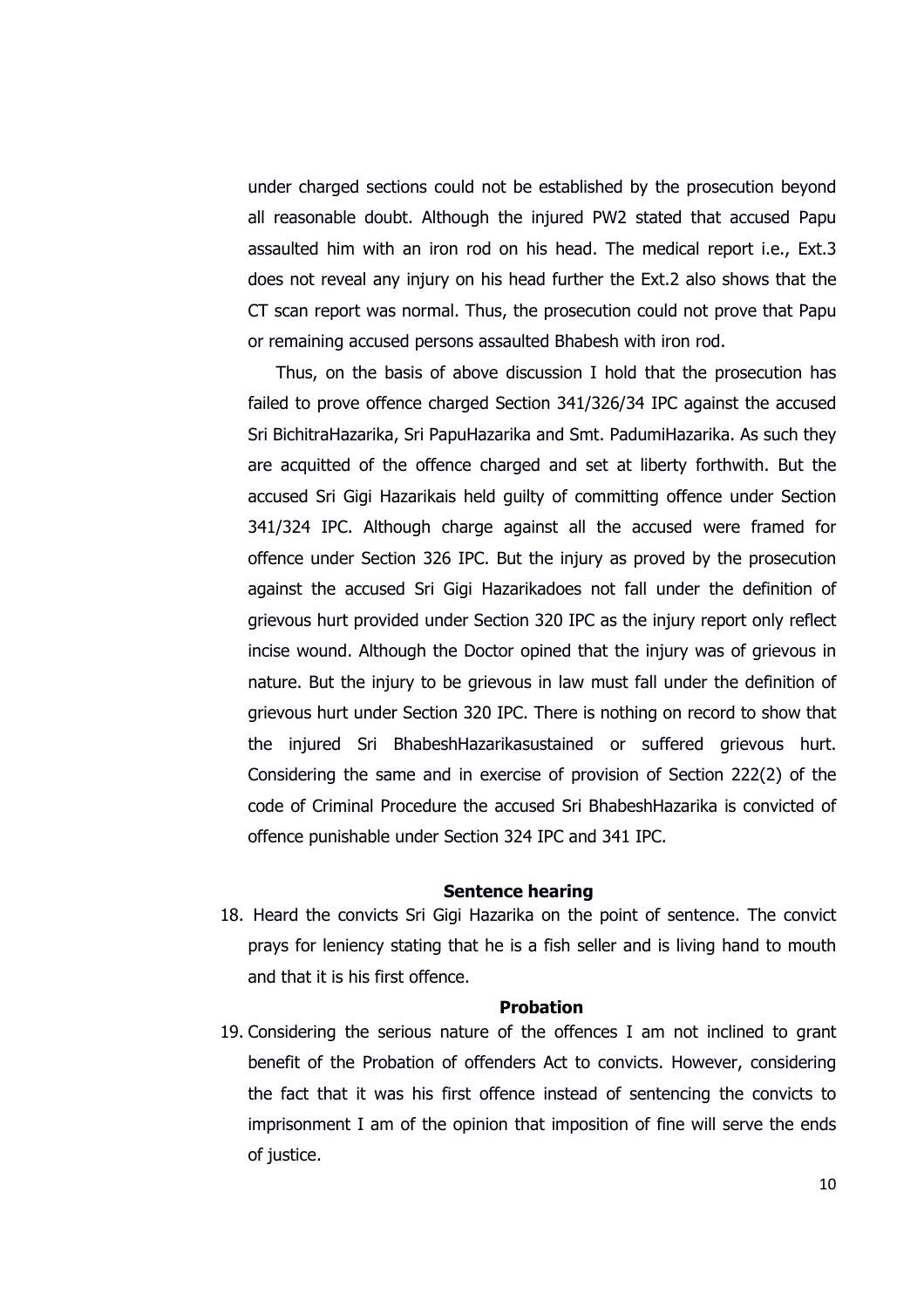## **Sentence and order**

20. Considering the discussion and reasons given for decisions arrived at above the convict Sri Gigi Hazarikais sentenced to pay a fine of Rs.2500/- for offence punishable under Section 324 IPC andin default to undergo simple imprisonment for a period of three month. The convict Sri Gigi HazarikaHira is sentenced to pay a fine of Rs. 500/- for offence punishable under Section 341 and in default to undergo simple imprisonment for fifteen days.The period of detention already undergone, if any, by the convict in jail custody during trial and investigation of the case shall be set off as per provision of section 428 of the Code of Criminal Procedure.

The case is disposed of on contest.

- 21. Let a free copy of judgment be furnished to the convicts forthwith as per provision of Section 363(1) of the Code of Criminal Procedure.
- 22. The judgment is delivered and pronounced in open Court in the presence of both sides and is given under my hand and seal of this Court this  $20<sup>th</sup>$  day of February 2010 at Dhakuakhana, Lakhimpur.

SaraswatiJohoriPadun  **Sub-Divisional Judicial Magistrate (M) Dhakuakhana, Lakhimpur**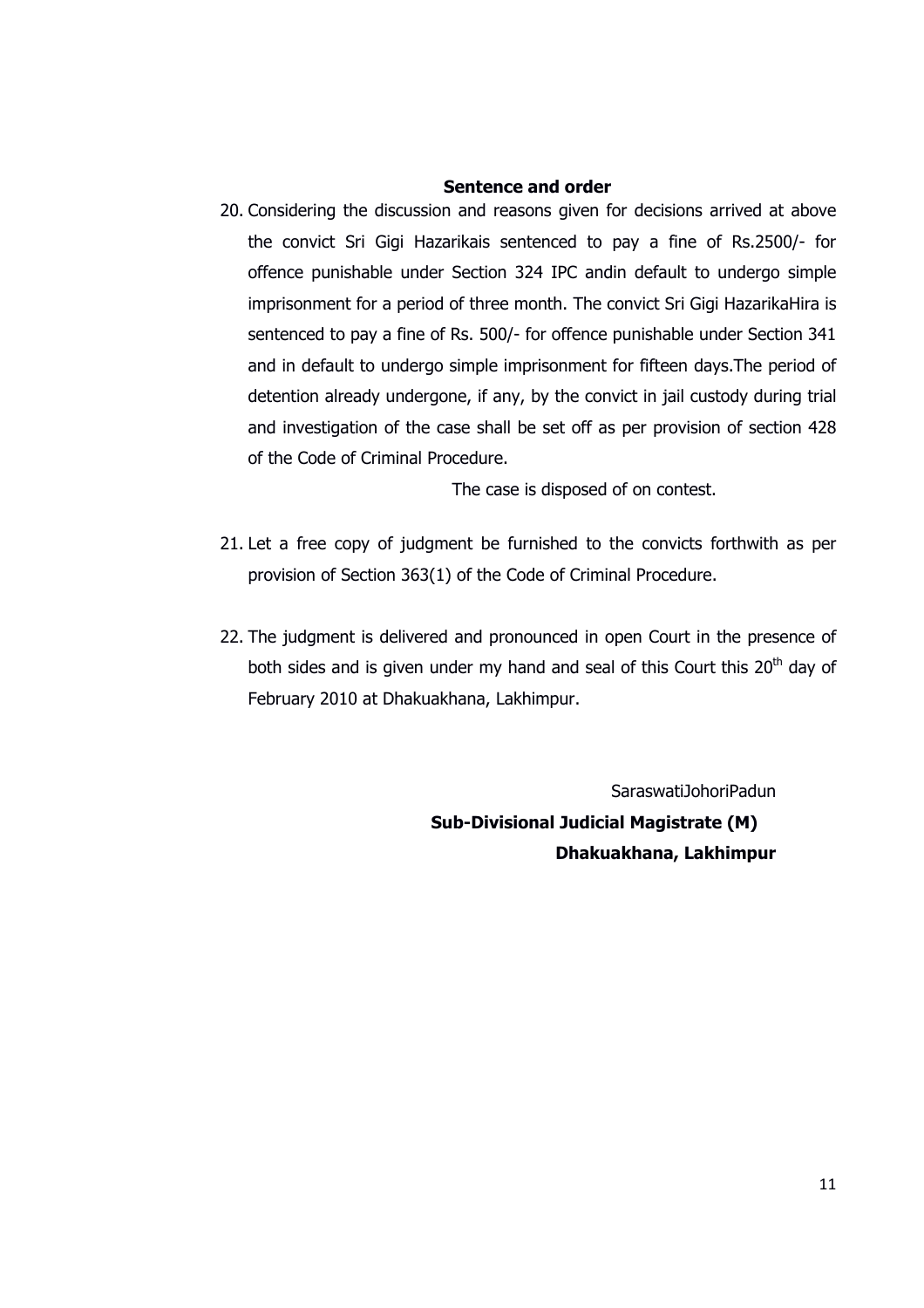# **APPENDIX**

A. Prosecution witness

PW1- Sri.NirmalHazarika

PW2- Sri.BhabeshHazarika

PW3- Smt. DuluHazirka

PW4- Sri.TitowBharali

PW5- Sri.DitulHazarika

PW6- Sri.GopalHazarika

PW7- Sri.SanatanBharali

PW8- Sri.IshankurSaikia

PW9- Sri.Dr.MonuDoley

PW10- ASI Sri.Umesh Borah

B. Defence Witness & Exhibits

# Nil

C. Prosecution's Exhibits

- 1. Ejahar.
- 2. Medical Report.
- 3. Medical Report.
- 4. Sketch-Map.
- 5. Charge-Sheet.
- D. Court's Exhibit

Nil

E. Defence exhibit

None

F. Defence Witness

None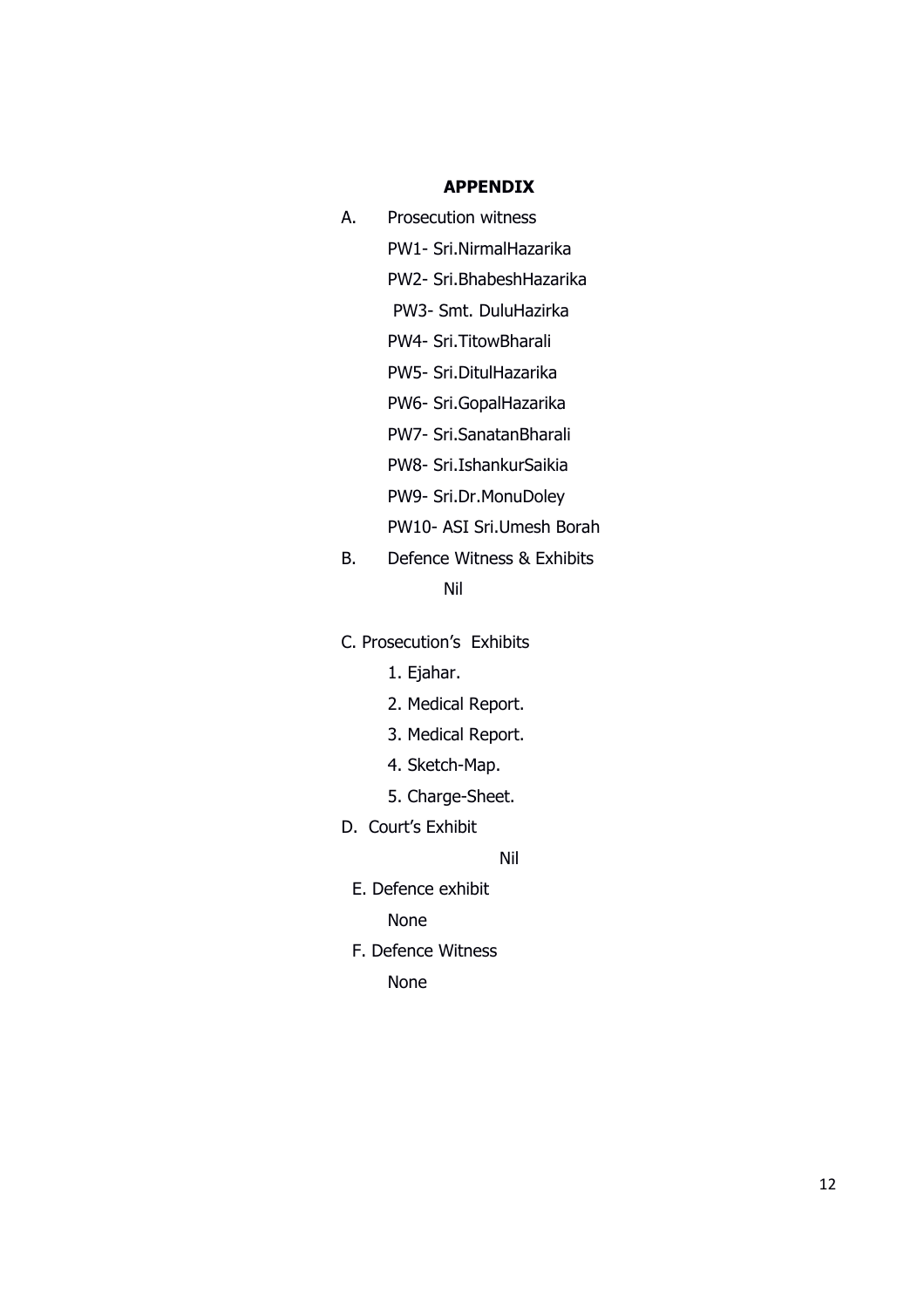## G.R.45/2016

20.02.2020 : The accused persons are present.

On the basis of above discussion I hold that the prosecution has failed to prove offence charged Section 341/326/34 IPC against the accused Sri BichitraHazarika, Sri PapuHazarika and Smt. PadumiHazarika. As such they are acquitted of the offence charged and set at liberty forthwith. But the accused Sri Gigi Hazarikais held guilty of committing offence under Section 341/324 IPC. Although charge against all the accused were framed for offence under Section 326 IPC. But the injury as proved by the prosecution against the accused Sri Gigi Hazarikadoes not fall under the definition of grievous hurt provided under Section 320 IPC as the injury report only reflect incise wound. Although the Doctor opined that the injury was of grievous in nature. But the injury to be grievous in law must fall under the definition of grievous hurt under Section 320 IPC. There is nothing on record to show that the injured Sri BhabeshHazarikasustained or suffered grievous hurt. Considering the same and in exercise of provision of Section 222(2) of the code of Criminal Procedure the accused Sri BhabeshHazarika is convicted of offence punishable under Section 324 IPC and 341 IPC.

#### **Sentence hearing**

Heard the convicts Sri Gigi Hazarika on the point of sentence. The convict prays for leniency stating that he is a fish seller and is living hand to mouth and that it is his first offence.

#### **Probation**

Considering the serious nature of the offences I am not inclined to grant benefit of the Probation of offenders Act to convicts. However, considering the fact that it was his first offence instead of sentencing the convicts to imprisonment I am of the opinion that imposition of fine will serve the ends of justice.

## **Sentence and order**

Considering the discussion and reasons given for decisions arrived at above the convict Sri Gigi Hazarikais sentenced to pay a fine of Rs.2500/- for offence punishable under Section 324 IPC andin default to undergo simple